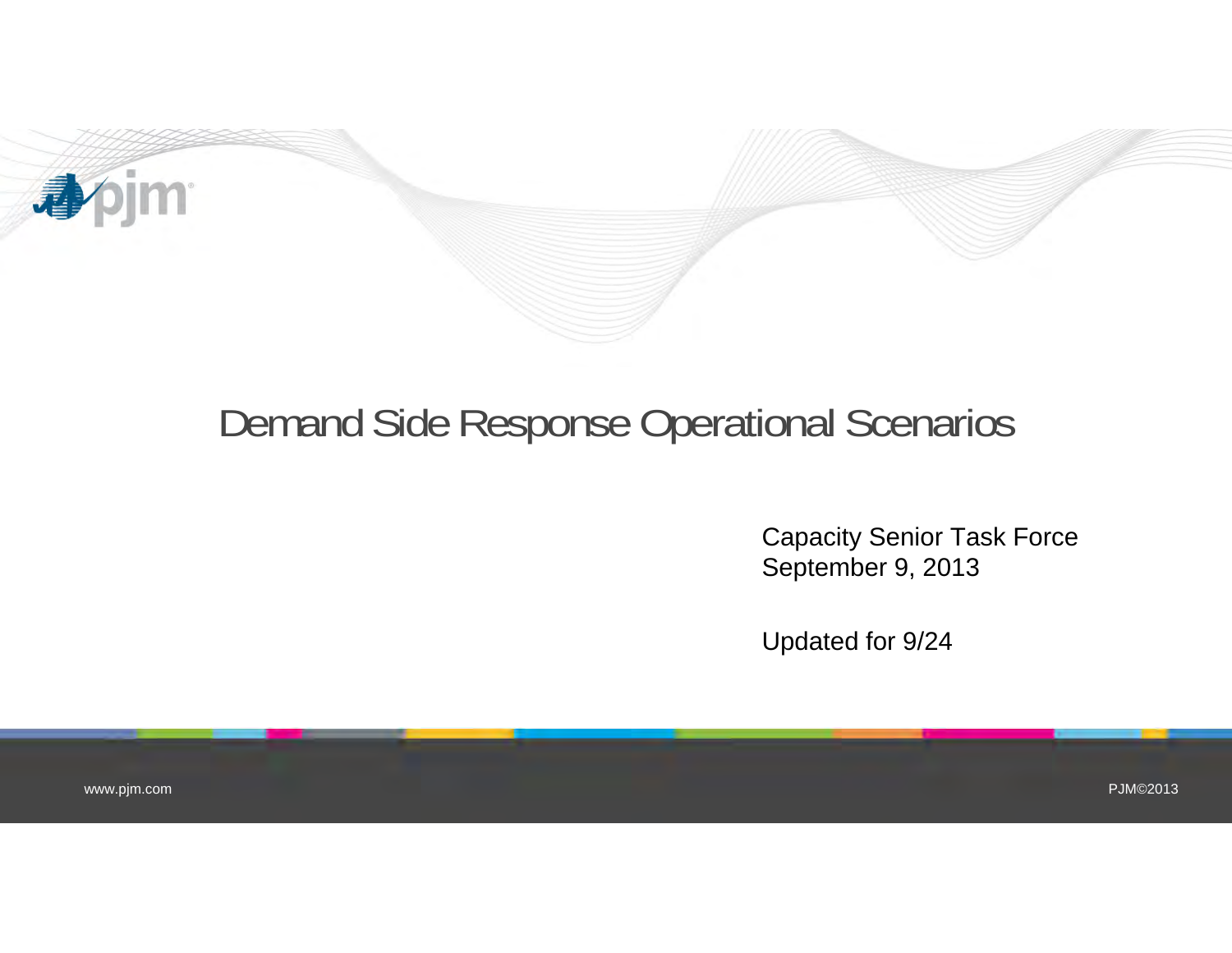## July 18<sup>th</sup> Operations

- • Current Emergency Demand Side Response (DSR)
	- 2 hour (~9,000 MWs) and 1 hour (~500 MWs) lead time
- $\bullet$ At 12:40 (18<sup>th</sup> July) call  $\sim$ 950 MWs of Emergency DSR to maintain Reserves over the peak load at 17:00
	- Effective for 14:40
- At the peak (17:00) PJM reserves were:
	- Sync Reserves were + 2,600 MWs above the requirement
	- Primary Reserves were + 4,000 MWs above the requirement

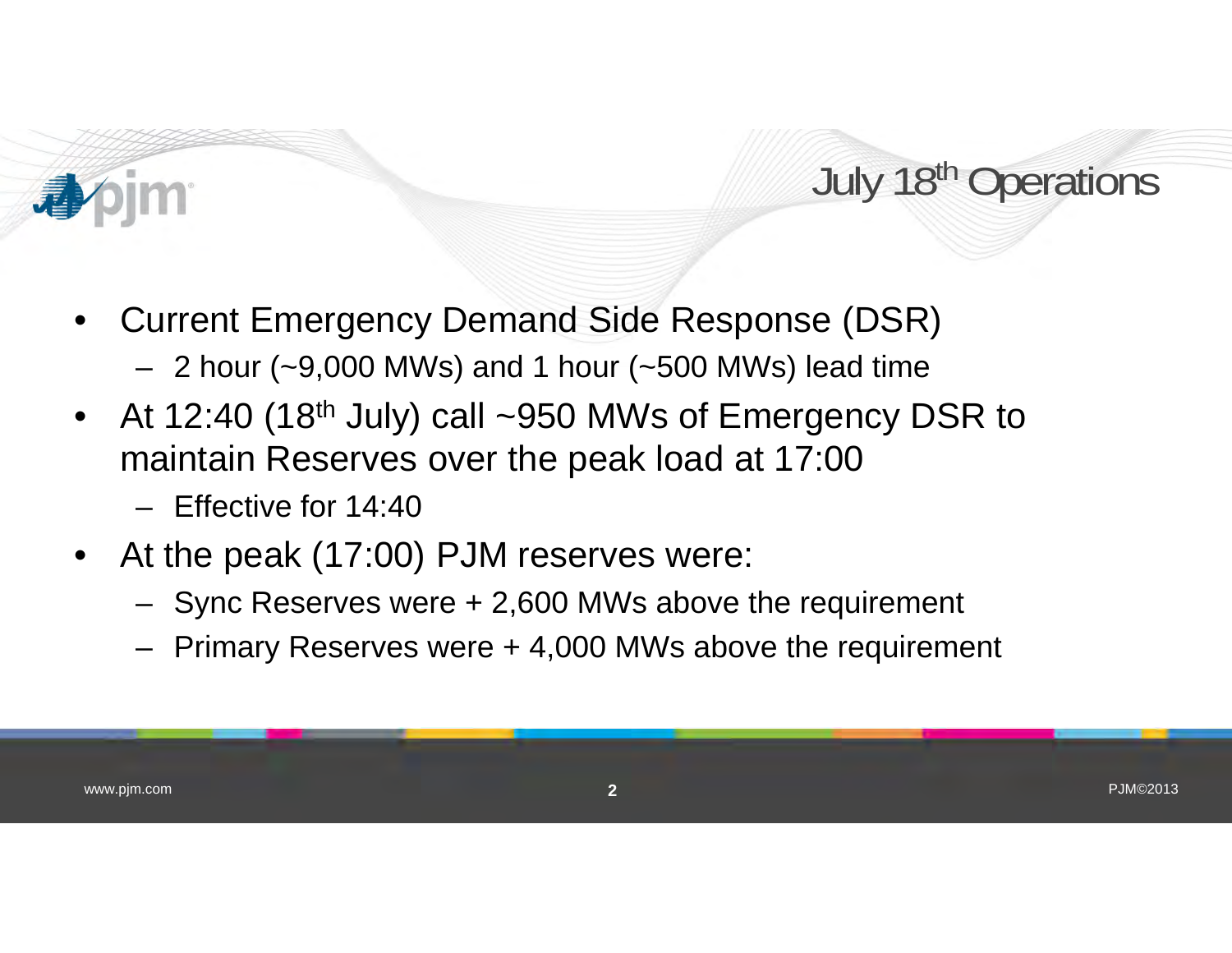apjm

## Load and Reserve Snapshots

|                            | July 18, 2013 1200 |            |            |                |            | July 18, 2013 1700 |            |            |                |            |
|----------------------------|--------------------|------------|------------|----------------|------------|--------------------|------------|------------|----------------|------------|
|                            | <b>RTO</b>         | <b>RFC</b> | <b>DOM</b> | <b>MID ATL</b> | <b>MAD</b> | <b>RTO</b>         | <b>RFC</b> | <b>DOM</b> | <b>MID ATL</b> | <b>MAD</b> |
| <b>Peak Load Estimate</b>  | 157,786            | 138,929    | 18,857     | 58,469         | 77,326     | 158,426            | 139.426    | 19.000     | 59,024         | 78,024     |
| <b>Current Load</b>        | 153,582            | 135,413    | 18,170     | 57,319         | 75,489     | 158,163            | 139.178    | 18,981     | 59,038         | 78,023     |
| Delta Load                 | 4,277              | 3,577      | 700        | 1,186          | 1,885      | 262                | 262        | (0)        | 3              | 3          |
| <b>SR Requirement</b>      | 1,318              | N/A        | N/A        | 1,191          | 1,189      | 1,321              | N/A        | N/A        | 1,184          | 1,186      |
| <b>SR Available</b>        | 2,597              | 2.169      | 333        | 1.015          | 1,516      | 3,935              | 3,391      | 443        | 937            | 1.676      |
| <b>Primary Requirement</b> | 1,978              | N/A        | 427        | 1.700          | 1,700      | 1,982              | N/A        | 427        | 1.700          | 1,700      |
| <b>Primary Available</b>   | 3,971              | 3,543      | 333        | 2,182          | 2,241      | 4,970              | 4,426      | 443        | 1,427          | 2,482      |
| Secondary                  | 1,655              |            |            |                |            | 1,593              |            |            |                |            |
| Beyond 30                  | 2,605              |            |            |                |            | 1,630              |            |            |                |            |
| Sec + Beyond 30            | 4,260              |            |            |                |            | 3,223              |            |            |                |            |